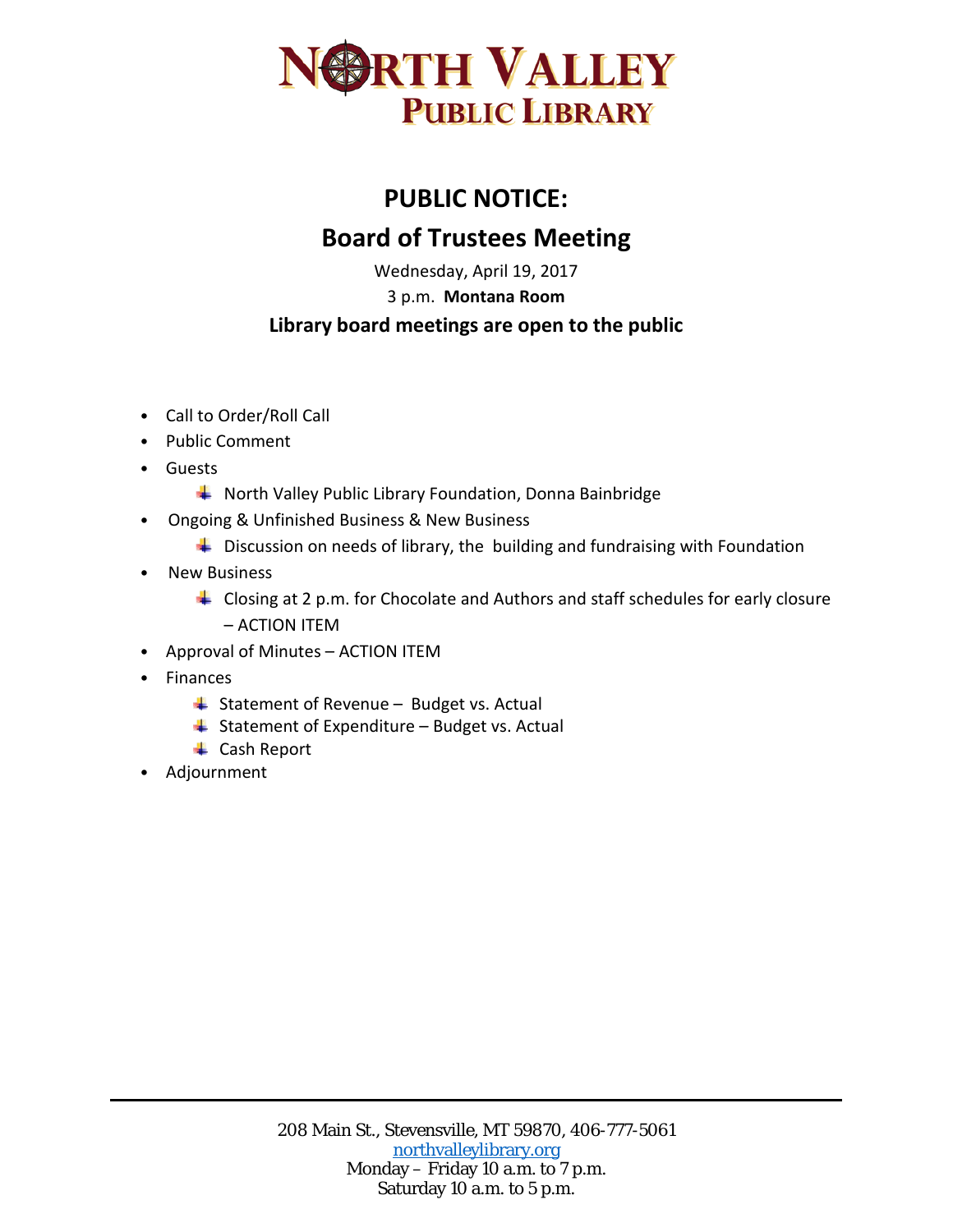## North Valley Public Library Board of Trustees Meeting Wednesday, April 19, 2017 3:00 p.m. in the NVPL Montana Room

Attending: Victoria Howell, Board Chairperson Dianne Snedigar, Board Member Ben Essary, Board Member Caitlin Dunn, Board Member Denise Ard, Library Director Leon Theroux, Guest Donna Bainbridge, Guest

Victoria called the meeting to order at 3:01 p.m. Kim Tiplady is not in attendance. No public comment.

New Business: The trustees discussed closing early for Chocolate and Authors and staff scheduled to work those hours. Denise would like a policy to cover other events like this. The board decided to rule on this occasion and discuss later a general policy. Dianne made a motion to close the library at 2:00 p.m. this Friday, pay whoever stays and allow people who do not want to stay to take vacation. Ben seconded. The motion passed unanimously. Denise will develop ideas for the future consideration about what to do during event closures.

Victoria motioned to approve the minutes of last board meeting. Ben seconded. Motion carried unanimously.

Finances: As mentioned previously, the telecommunication and insurance expenses will be over budget. Other line items need to underspend to cover the difference. The Federal and State legislatures may cut funding for libraries for the next fiscal year including the State Library. As a result, the share that NVPL pays for the Montana Shared Catalog, OCLC and Montana Library2Go may increase. The last few years there was extra money to push over into the depreciation fund at the end of the year. Denise believes going forward it will be unlikely that they will encounter surplus to go into that fund. Denise suggests NVPL should spend no more from the depreciation fund for renovation, and use what is in there for the building emergencies, and the computer upgrades. Denise suggests that future renovation projects be funded by the Foundation through fundraising or grants so as to not deplete the Library Depreciation Fund. Caitlin motioned to approve the finances, Dianne seconded. Motion carried unanimously.